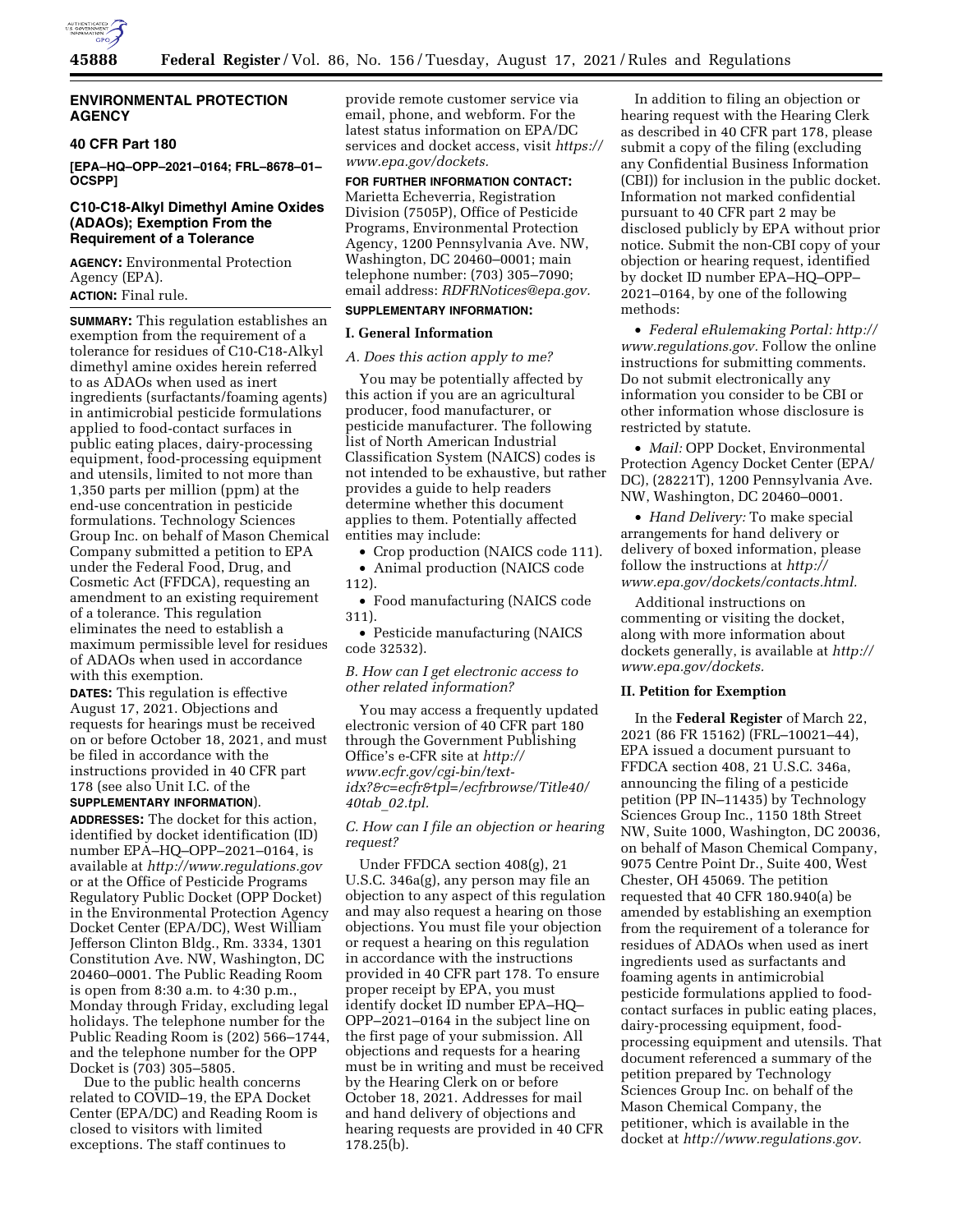There were no comments received in response to the notice of filing.

Based upon review of the data supporting the petition, EPA has limited the maximum concentration of ADAOs to not more than 1,350 ppm at the enduse concentration in pesticide formulations. This limitation is based on the Agency's risk assessment, which can be found at *[http://](http://www.regulations.gov) [www.regulations.gov](http://www.regulations.gov)* in document ''C10- C18-Alkyldimethylamine oxides; Human Health Risk Assessment and Ecological Effects Assessment to Support Proposed Exemption from the Requirement of a Tolerance When Used

as Inert Ingredients in Pesticide Formulations'' in docket ID number EPA–HQ–OPP–2021–0164.

## **III. Inert Ingredient Definition**

Inert ingredients are all ingredients that are not active ingredients as defined in 40 CFR 153.125 and include, but are not limited to, the following types of ingredients (except when they have a pesticidal efficacy of their own): Solvents such as alcohols and hydrocarbons; surfactants such as polyoxyethylene polymers and fatty acids; carriers such as clay and diatomaceous earth; thickeners such as carrageenan and modified cellulose; wetting, spreading, and dispersing agents; propellants in aerosol dispensers; microencapsulating agents; and emulsifiers. The term ''inert'' is not intended to imply nontoxicity; the ingredient may or may not be chemically active. Generally, EPA has exempted inert ingredients from the requirement of a tolerance based on the low toxicity of the individual inert ingredients.

## **IV. Aggregate Risk Assessment and Determination of Safety**

Section 408(c)(2)(A)(i) of FFDCA allows EPA to establish an exemption from the requirement for a tolerance (the legal limit for a pesticide chemical residue in or on a food) only if EPA determines that the tolerance is ''safe.'' Section 408(b)(2)(A)(ii) of FFDCA defines ''safe'' to mean that ''there is a reasonable certainty that no harm will result from aggregate exposure to the pesticide chemical residue, including all anticipated dietary exposures and all other exposures for which there is reliable information.'' This includes exposure through drinking water and in residential settings but does not include occupational exposure. Section 408(b)(2)(C) of FFDCA requires EPA to give special consideration to exposure of infants and children to the pesticide chemical residue in establishing a tolerance and to ''ensure that there is a

reasonable certainty that no harm will result to infants and children from aggregate exposure to the pesticide chemical residue.''

EPA establishes exemptions from the requirement of a tolerance only in those cases where it can be clearly demonstrated that the risks from aggregate exposure to pesticide chemical residues under reasonably foreseeable circumstances will pose no harm to human health. In order to determine the risks from aggregate exposure to pesticide inert ingredients, the Agency considers the toxicity of the inert in conjunction with possible exposure to residues of the inert ingredient through food, drinking water, and through other exposures that occur as a result of pesticide use in residential settings. If EPA is able to determine that a tolerance is not necessary to ensure that there is a reasonable certainty that no harm will result from aggregate exposure to the inert ingredient, an exemption from the requirement of a tolerance may be established.

Consistent with FFDCA section 408(c)(2)(A), and the factors specified in FFDCA section 408(c)(2)(B), EPA has reviewed the available scientific data and other relevant information in support of this action. EPA has sufficient data to assess the hazards of and to make a determination on aggregate exposure for ADAOs, including exposure resulting from the exemption established by this action. EPA's assessment of exposures and risks associated with ADAOs follows.

On October 7, 2009, EPA published in the **Federal Register** a final rule establishing an exemption from the requirement of a tolerance for residues of ADAOs when used as an inert ingredient in pesticide formulations applied to raw agricultural commodities pre- and post-harvest. See 74 FR 51474 (FRL–8437–3). That document contains a summary of the toxicological profile, toxicological points of departure/levels of concern, certain assumptions for exposure assessment, and the Agency's determination regarding the children's safety factor, which have not changed except as described below.

## *A. Toxicological Profile*

EPA has evaluated the available toxicity data and considered their validity, completeness, and reliability as well as the relationship of the results of the studies to human risk. EPA has also considered available information concerning the variability of the sensitivities of major identifiable subgroups of consumers, including infants and children. Specific information on the studies received and

the nature of the adverse effects caused by ADAOs as well as the no-observedadverse-effect-level (NOAEL) and the lowest-observed-adverse-effect-level (LOAEL) from the toxicity studies are discussed in Unit IV.A of the final rule published in the **Federal Register** of October 7, 2009 (74 FR 51474) (FRL– 8437–3).

## *B. Toxicological Points of Departure/ Levels of Concern*

Once a pesticide's toxicological profile is determined, EPA identifies toxicological points of departure (POD) and levels of concern to use in evaluating the risk posed by human exposure to the pesticide. For hazards that have a threshold below which there is no appreciable risk, the toxicological POD is used as the basis for derivation of reference values for risk assessment. PODs are developed based on a careful analysis of the doses in each toxicological study to determine the dose at which no adverse effects are observed (the NOAEL) and the lowest dose at which adverse effects of concern are identified (the LOAEL). Uncertainty/ safety factors are used in conjunction with the POD to calculate a safe exposure level—generally referred to as a population-adjusted dose (PAD) or a reference dose (RfD)—and a safe margin of exposure (MOE). For non-threshold risks, the Agency assumes that any amount of exposure will lead to some degree of risk. Thus, the Agency estimates risk in terms of the probability of an occurrence of the adverse effect expected in a lifetime. For more information on the general principles EPA uses in risk characterization and a complete description of the risk assessment process, see *[http://](http://www.epa.gov/pesticides/factsheets/riskassess.htm) [www.epa.gov/pesticides/factsheets/](http://www.epa.gov/pesticides/factsheets/riskassess.htm) [riskassess.htm.](http://www.epa.gov/pesticides/factsheets/riskassess.htm)* 

#### *C. Exposure Assessment*

1. *Dietary exposure from food and feed uses.* In evaluating dietary exposure to ADAOs, EPA considered exposure under the proposed exemption from the requirement of a tolerance. To assess dietary exposures from ADAOs in food, the Agency calculated the Daily Dietary Dose (DDD) and the Estimated Daily Intake (EDI) using U.S. Food and Drug Administration (FDA) Food Contact Surface Sanitizing Solution Dietary Exposure Assessment Model. EPA's assessment used FDA's default assumptions for the amount of residual solution or quantity of solution remaining on the treated surface without rinsing with potable water (1 mg/cm2); surface area of the treated surface which comes into contact with food (4,000 cm2); and the pesticide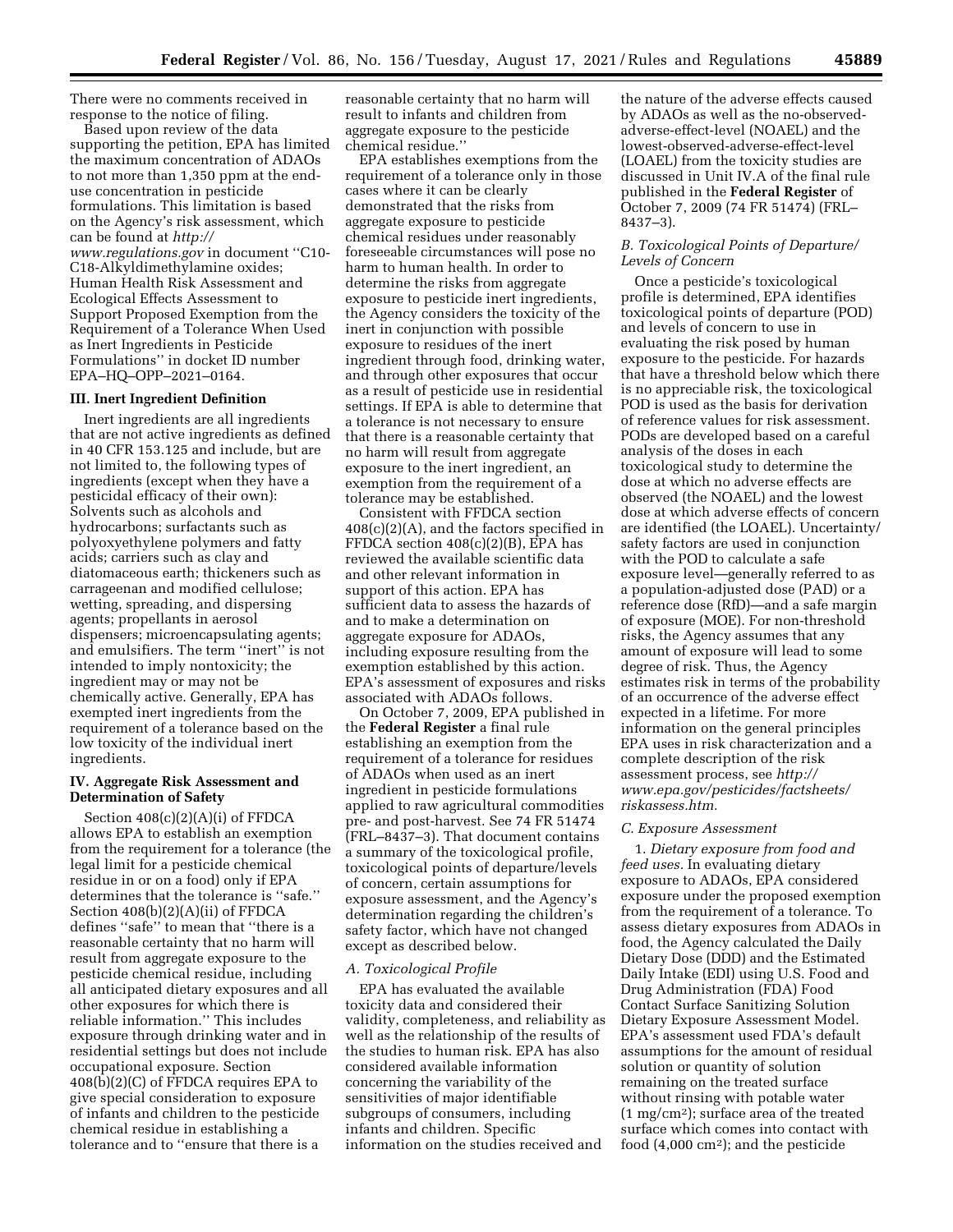migration fraction (100%). EPA used an application rate of ADAOs of 1,350 ppm, which was provided by the petitioner. EPA also derived exposure amounts for population subgroups by accounting for body weights and adjusting for relative food consumption using data from the National Health and Nutrition Examination Survey (NHANES) (specifically the 2003–2008 survey data).

ADAOs are currently exempt from the requirements of a tolerance under 40 CFR 180.910 for use as inert ingredients in pesticide formulations applied to growing crops or to raw agricultural commodities after harvest limited to 15% by weight in pesticide formulations and use as a surfactant. One of the ADAO chemicals in the group, alkyl (C10-16) dimethyl amine oxide, is also approved as an antibacterial agent in dishwashing detergent for residential use. Potential dietary exposures from these uses were included in the overall dietary exposure.

2. *Dietary exposure from drinking water.* The proposed use of ADAOs will not result in measurable levels in surface water or ground water and therefore will not contribute to dietary exposure.

As stated above, ADAOs are approved for pre- and post-harvest uses and for use in dishwashing detergent. Dietary exposures from drinking water due to these uses are included in the overall dietary exposure.

3. *From non-dietary exposure.* The term ''residential exposure'' is used in this document to refer to nonoccupational, non-dietary exposure (*e.g.,* textiles (clothing and diapers), carpets, swimming pools, and hard surface disinfection on walls, floors, tables).

Indoor residential exposure may occur from use of ADAOs as inert ingredients in antimicrobial pesticide products applied to food contact surfaces. Indoor and outdoor residential exposure may also occur as a result of current approved uses of ADAOs in pesticide formulations for pre- and postharvest application and in dishwashing detergent. ADAOs are also used in soap and hair products. The Agency's assessment of residential exposure combines exposure from all of the aforementioned uses. A summary of certain other assumptions for exposure assessment of ADAOs is discussed in Unit IV.C. of the final rule published in the **Federal Register** of October 7, 2009 (74 FR 51474) (FRL–8437–3).

4. *Cumulative effects from substances with a common mechanism of toxicity.*  Section  $408(b)(2)(D)(v)$  and  $(c)(2)(B)$  of

FFDCA requires that, when considering whether to establish, modify, or revoke a tolerance or exemption, the Agency consider ''available information'' concerning the cumulative effects of a particular pesticide's residues and ''other substances that have a common mechanism of toxicity.''

EPA has not found ADAOs to share a common mechanism of toxicity with any other substances, and ADAOs do not appear to produce a toxic metabolite produced by other substances. For the purposes of this action, therefore, EPA has assumed that ADAOs do not have a common mechanism of toxicity with other substances. For information regarding EPA's efforts to determine which chemicals have a common mechanism of toxicity and to evaluate the cumulative effects of such chemicals, see EPA's website at *[http://](http://www.epa.gov/pesticides/cumulative) [www.epa.gov/pesticides/cumulative.](http://www.epa.gov/pesticides/cumulative)* 

#### *D. Safety Factor for Infants and Children*

Section  $408(b)(2)(C)$  and  $(c)(2)(B)$  of FFDCA provides that EPA shall apply an additional tenfold (10X) margin of safety for infants and children in the case of threshold effects to account for prenatal and postnatal toxicity and the completeness of the database on toxicity and exposure unless EPA determines based on reliable data that a different margin of safety will be safe for infants and children. This additional margin of safety is commonly referred to as the FQPA Safety Factor (SF). In applying this provision, EPA either retains the default value of 10X, or uses a different additional safety factor when reliable data available to EPA support the choice of a different factor. EPA has determined that reliable data show the safety of infants and children would be adequately protected if the FQPA SF were reduced to 1X. The rationale for the Agency's determination regarding the children's safety factor is discussed in unit IV.D of the final rule published in the **Federal Register** of October 7, 2009 (74 FR 51474) (FRL–8437–3).

#### *E. Aggregate Risks and Determination of Safety*

EPA determines whether acute and chronic dietary pesticide exposures are safe by comparing aggregate exposure estimates to the acute PAD (aPAD) and chronic PAD (cPAD). For linear cancer risks, EPA calculates the lifetime probability of acquiring cancer given the estimated aggregate exposure. Short-, intermediate-, and chronic-term risks are evaluated by comparing the estimated aggregate food, water, and residential exposure to the appropriate

PODs to ensure that an adequate MOE exists.

1. *Acute risk.* An acute aggregate risk assessment takes into account acute exposure estimates from dietary consumption of food and drinking water. No adverse effect resulting from a single oral exposure was identified and no acute dietary endpoint was selected. Therefore, ADAOs are not expected to pose an acute risk.

2. *Chronic risk.* Using the exposure assumptions described for chronic exposure, EPA has concluded that chronic exposure to ADAOs from food and water will utilize 91% of the cPAD for children 1 to 2 years old, the population group receiving the greatest exposure.

3. *Short-term risk.* Short-term aggregate exposure takes into account short-term residential exposure plus chronic exposure to food and water (considered to be a background exposure level).

ADAOs are currently used as an inert ingredient in pesticide products that are registered for uses that could result in short-term residential exposure, and the Agency has determined that it is appropriate to aggregate chronic exposure through food and water with short-term residential exposures to ADAOs.

Using the exposure assumptions described in this unit for short-term exposures, EPA has concluded the combined short-term food, water, and residential exposures result in aggregate MOEs of 171 and 101 for the U.S. population and children 1 to 2 years old, respectively. Because EPA's level of concern for ADAOs is MOEs of 100 or below, these MOEs are not of concern.

4. *Intermediate-term risk.*  Intermediate-term aggregate exposure takes into account intermediate-term residential exposure plus chronic exposure to food and water (considered to be a background exposure level).

ADAOs are currently used as inert ingredients in pesticide products that are registered for uses that could result in intermediate-term residential exposure, and the Agency has determined that it is appropriate to aggregate chronic exposure through food and water with intermediate-term residential exposures to ADAOs.

Using the exposure assumptions described in this unit for intermediateterm exposures, EPA has concluded that the combined intermediate-term food, water, and residential exposures result in aggregate MOEs of 322 and 104 for the U.S. population and children 1 to 2 years old, respectively. Because EPA's level of concern for ADAOs are MOEs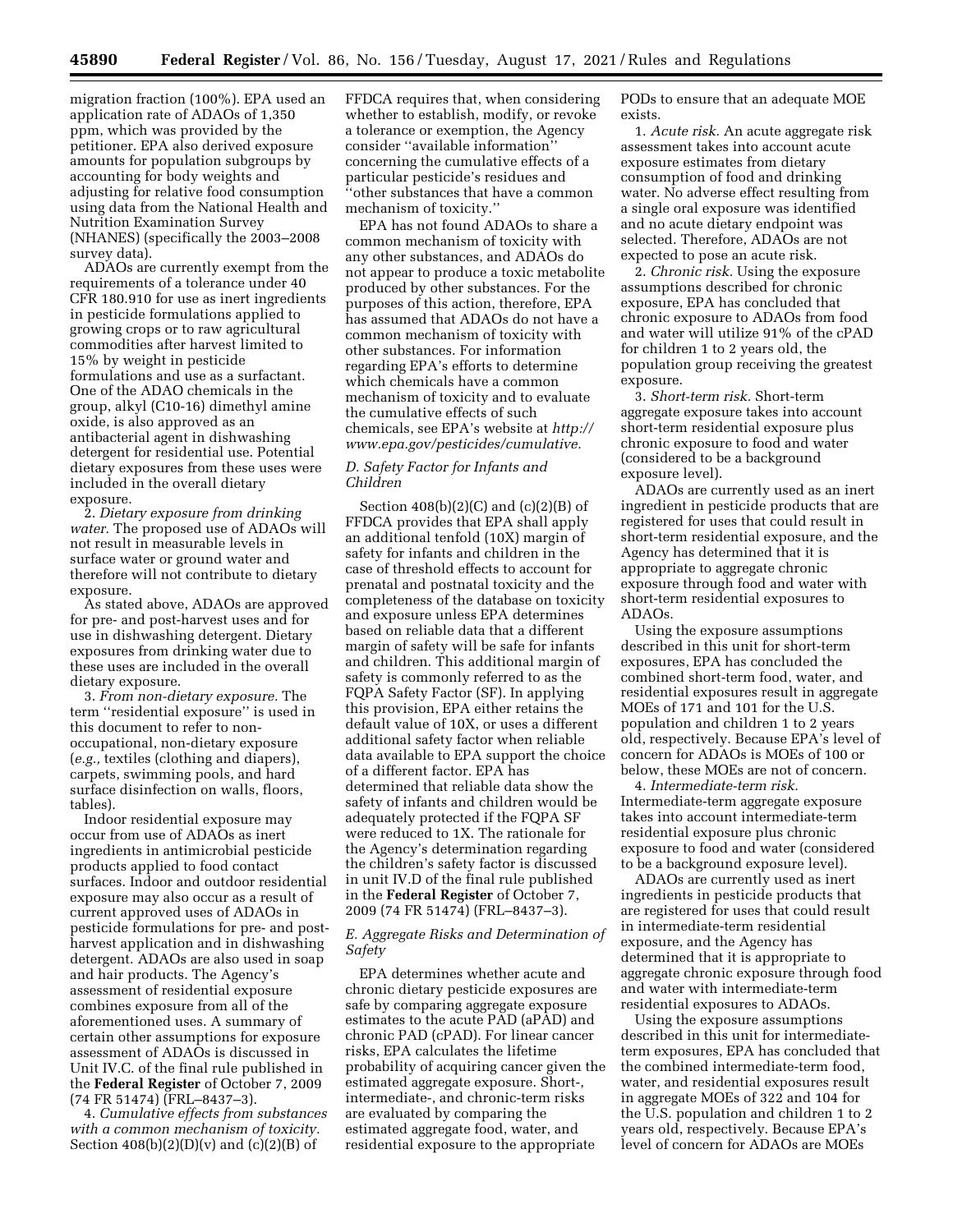of 100 or below, these MOEs are not of concern.

5. *Aggregate cancer risk for U.S. population.* The Agency has not identified any concerns for carcinogenicity relating to ADAOs.

6. *Determination of safety.* Taking into consideration all available information on ADAOs, EPA has determined that there is a reasonable certainty that no harm to the general population or any population subgroup, including infants and children, will result from aggregate exposure to residues of ADAOs. Therefore, the establishment of an exemption from the requirement of a tolerance under 40 CFR 180.940(a) for residues of ADAOs when used as inert ingredients in antimicrobial pesticide formulations applied to food-contact surfaces in public eating places, dairy-processing equipment, food-processing equipment, and utensils limited to not more than 1,350 ppm at the end-use concentration in pesticide formulations, is safe under FFDCA section 408.

## **V. Other Considerations**

## *Analytical Enforcement Methodology*

An analytical method is not required for enforcement purposes since the Agency is not establishing a numerical tolerance for residues of ADAOs in or on any food commodities. EPA is establishing limitations on the amount of ADAOs that may be used in pesticide formulations applied to food-contact surfaces in public eating places, dairyprocessing equipment, food-processing equipment, and utensils. These limitations will be enforced through the pesticide registration process under the Federal Insecticide, Fungicide, and Rodenticide Act (''FIFRA''), 7 U.S.C. 136 *et seq.* EPA will not register any pesticide formulation for food use that exceeds 1350 ppm of ADAOs in the end-use concentration in pesticide formulations.

#### **VI. Conclusions**

Therefore, an exemption from the requirement of a tolerance is established under 40 CFR 180.940(a) for C10-C18- Alkyl dimethyl amine oxides (CAS Reg. Nos. 1643–20–5, 2571–88–2, 2605–79– 0, 3332–27–2, 61788–90–7, 68955–55–5, 70592–80–2, 7128–91–8, 85408–48–6, and 85408–49–7) when used as inert ingredients (surfactants/foaming agents) in antimicrobial pesticide formulations applied to food-contact surfaces in public eating places, dairy-processing equipment, food-processing equipment

and utensils limited to not more than 1,350 ppm at the end-use concentration in pesticide formulations.

## **VII. Statutory and Executive Order Reviews**

This action establishes a tolerance exemption under FFDCA section 408(d) in response to a petition submitted to the Agency. The Office of Management and Budget (OMB) has exempted these types of actions from review under Executive Order 12866, entitled ''Regulatory Planning and Review'' (58 FR 51735, October 4, 1993). Because this action has been exempted from review under Executive Order 12866, this action is not subject to Executive Order 13211, entitled ''Actions Concerning Regulations That Significantly Affect Energy Supply, Distribution, or Use'' (66 FR 28355, May 22, 2001) or Executive Order 13045, entitled ''Protection of Children from Environmental Health Risks and Safety Risks'' (62 FR 19885, April 23, 1997). This action does not contain any information collections subject to OMB approval under the Paperwork Reduction Act (PRA) (44 U.S.C. 3501 *et seq.*), nor does it require any special considerations under Executive Order 12898, entitled ''Federal Actions to Address Environmental Justice in Minority Populations and Low-Income Populations'' (59 FR 7629, February 16, 1994).

Since tolerances and exemptions that are established on the basis of a petition under FFDCA section 408(d), such as the tolerance exemption in this final rule, do not require the issuance of a proposed rule, the requirements of the Regulatory Flexibility Act (RFA) (5 U.S.C. 601 *et seq.*), do not apply.

This action directly regulates growers, food processors, food handlers, and food retailers, not States or Tribes, nor does this action alter the relationships or distribution of power and responsibilities established by Congress in the preemption provisions of FFDCA section  $408(n)(4)$ . As such, the Agency has determined that this action will not have a substantial direct effect on States or Tribal Governments, on the relationship between the National Government and the States or Tribal Governments, or on the distribution of power and responsibilities among the various levels of government or between the Federal Government and Indian Tribes. Thus, the Agency has determined that Executive Order 13132, entitled ''Federalism'' (64 FR 43255,

August 10, 1999) and Executive Order 13175, entitled ''Consultation and Coordination with Indian Tribal Governments'' (65 FR 67249, November 9, 2000) do not apply to this action. In addition, this action does not impose any enforceable duty or contain any unfunded mandate as described under Title II of the Unfunded Mandates Reform Act (UMRA) (2 U.S.C. 1501 *et seq.*).

This action does not involve any technical standards that would require Agency consideration of voluntary consensus standards pursuant to section 12(d) of the National Technology Transfer and Advancement Act (NTTAA) (15 U.S.C. 272 note).

#### **VIII. Congressional Review Act**

Pursuant to the Congressional Review Act (5 U.S.C. 801 *et seq.*), EPA will submit a report containing this rule and other required information to the U.S. Senate, the U.S. House of Representatives, and the Comptroller General of the United States prior to publication of the rule in the **Federal Register**. This action is not a ''major rule'' as defined by 5 U.S.C. 804(2).

## **List of Subjects in 40 CFR Part 180**

Environmental protection, Administrative practice and procedure, Agricultural commodities, Pesticides and pests, Reporting and recordkeeping requirements.

Dated: August 10, 2021.

#### **Marietta Echeverria,**

*Acting Director, Registration Division, Office of Pesticide Programs.* 

Therefore, for the reasons stated in the preamble, EPA is amending 40 CFR chapter I as follows:

# **PART 180—TOLERANCES AND EXEMPTIONS FOR PESTICIDE CHEMICAL RESIDUES IN FOOD**

■ 1. The authority citation for part 180 continues to read as follows:

**Authority:** 21 U.S.C. 321(q), 346a and 371.

■ 2. In § 180.940, in paragraph (a), amend table 180.940(a) by adding in alphabetical order an entry for the inert ingredient ''C10-C18-Alkyl dimethyl amine oxides'' to read as follows:

**§ 180.940 Tolerance exemptions for active and inert ingredients for use in antimicrobial formulations (Food-contact surface sanitizing solutions).** 

\* \* \* \* \* (a) \* \* \*